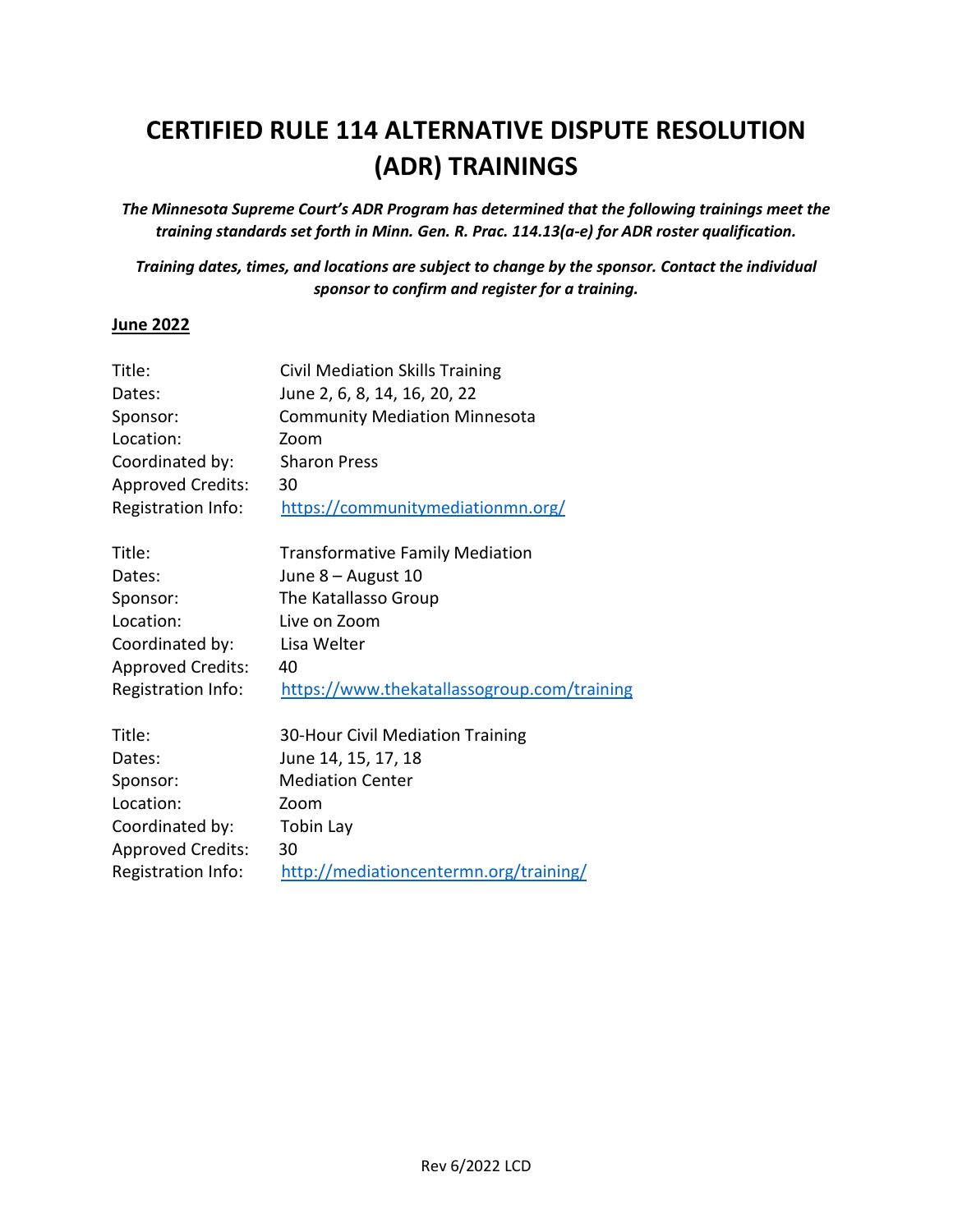## **August 2022**

| Title:                   | Certified Divorce & Family Mediation Training-The Transformative<br>Approach              |
|--------------------------|-------------------------------------------------------------------------------------------|
| Dates:                   | August 5, 6, 7, 12, 13, 14                                                                |
| Sponsor:                 | <b>Simon Mediation</b>                                                                    |
| Location:                | Carondolet Center, 1890 Randolph Ave., St. Paul 55105                                     |
| Coordinated by:          | Dan Simon                                                                                 |
| <b>Approved Credits:</b> | 40                                                                                        |
| Registration Info:       | https://transformativemediation.com/                                                      |
| Title:                   |                                                                                           |
| Dates:                   | CMST 428 or 528 Theory and Practice of Mediation<br>August 22 <sup>nd</sup> – December 12 |
| Sponsor:                 | <b>Communication Studies Department</b>                                                   |
| Location:                | St. Cloud State University - Riverview Building                                           |
|                          |                                                                                           |
| Coordinated by:          | R. Jeffrey Ringer<br>40                                                                   |
| <b>Approved Credits:</b> |                                                                                           |
| Registration Info:       | https://www.stcloudstate.edu/continuingstudies/ceo/default.aspx                           |
| Title:                   | Certified Civil Mediation Training-The Transformative Approach                            |
| Dates:                   | August 24 - 27                                                                            |
| Sponsor:                 | <b>Simon Mediation</b>                                                                    |
| Location:                | Carondolet Center, 1890 Randolph Ave., St. Paul 55105                                     |
| Coordinated by:          | Dan Simon                                                                                 |
| <b>Approved Credits:</b> | 30                                                                                        |
| Registration Info:       | https://transformativemediation.com/                                                      |

### **September 2022**

| <b>MEDI 472: Civil Law Facilitative Mediation</b>                 |
|-------------------------------------------------------------------|
| September 7 - December 16; Weekly meetings from 5:30 - 7:20 p.m.  |
| University of Wisconsin-Superior, Center for Continuing Education |
| University of Wisconsin-Superior                                  |
| <b>Emily Groves</b>                                               |
| 30                                                                |
| https://continuingstudies.wisc.edu/                               |
|                                                                   |
| 30-Hour Civil Mediation Training                                  |
| September $20 - 24$                                               |
| <b>Mediation Center</b>                                           |
| Zoom                                                              |
| <b>Tobin Lay</b>                                                  |
| 30                                                                |
| http://mediationcentermn.org/training/                            |
|                                                                   |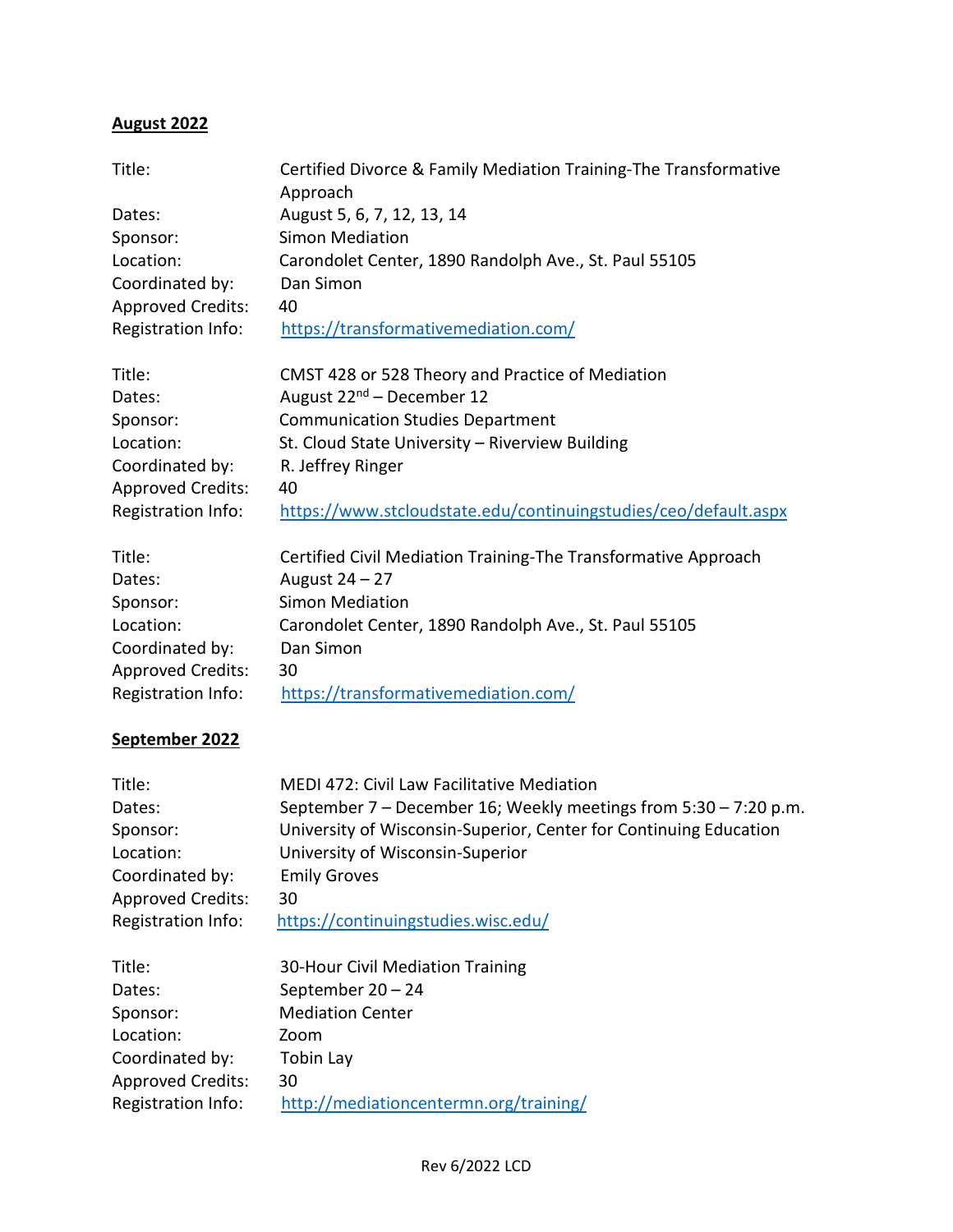### **October 2022**

| Title:                   | 40-Hour Family Mediation Skills                      |
|--------------------------|------------------------------------------------------|
| Dates:                   | October 6, 7, 8, 14, 15                              |
| Sponsor:                 | South Metro Mediation/Arnold Law & Mediation         |
| Location:                | Zoom                                                 |
| Coordinated by:          | Janeen Massaros                                      |
| <b>Approved Credits:</b> | 40                                                   |
| Registration Info:       | https://www.arnoldlawmediation.com/registration.html |

#### **November 2022**

| <b>Certified Civil Mediation Skills Training</b> |
|--------------------------------------------------|
| November 10, 11, 12; 16, 17, 18                  |
| <b>PowerHouse Mediation</b>                      |
| Online/Virtual/Hybrid                            |
| Kristi J. Paulson                                |
| 30                                               |
| https://powerhousemediation.com/                 |
|                                                  |

#### **January 2023**

| Title:                   | CMST 428 or 528 Theory and Practice of Mediation                |
|--------------------------|-----------------------------------------------------------------|
| Dates:                   | January 14, 15, 21, 22, 28; 8 a.m. to 5 p.m. each day           |
| Sponsor:                 | <b>Communication Studies Department</b>                         |
| Location:                | St. Cloud State University                                      |
| Coordinated by:          | R. Jeffrey Ringer                                               |
| <b>Approved Credits:</b> | 40                                                              |
| Registration Info:       | https://www.stcloudstate.edu/continuingstudies/ceo/default.aspx |
|                          |                                                                 |

| Title:                   | MEDI 471: Family Law Facilitative Mediation                       |
|--------------------------|-------------------------------------------------------------------|
| Dates:                   | January 21, 28; February 4, 11, 18                                |
| Sponsor:                 | University of Wisconsin-Superior, Center for Continuing Education |
| Location:                | University of Wisconsin-Superior                                  |
| Coordinated by:          | <b>Emily Groves</b>                                               |
| <b>Approved Credits:</b> | 40                                                                |
| Registration Info:       | https://continuingstudies.wisc.edu/                               |

## **February 2023**

| Title:    | <b>Certified Civil Mediation Skills Training</b> |
|-----------|--------------------------------------------------|
| Dates:    | February 9, 10, 11; 15, 16, 17                   |
| Sponsor:  | <b>PowerHouse Mediation</b>                      |
| Location: | Online/Virtual/Hybrid                            |